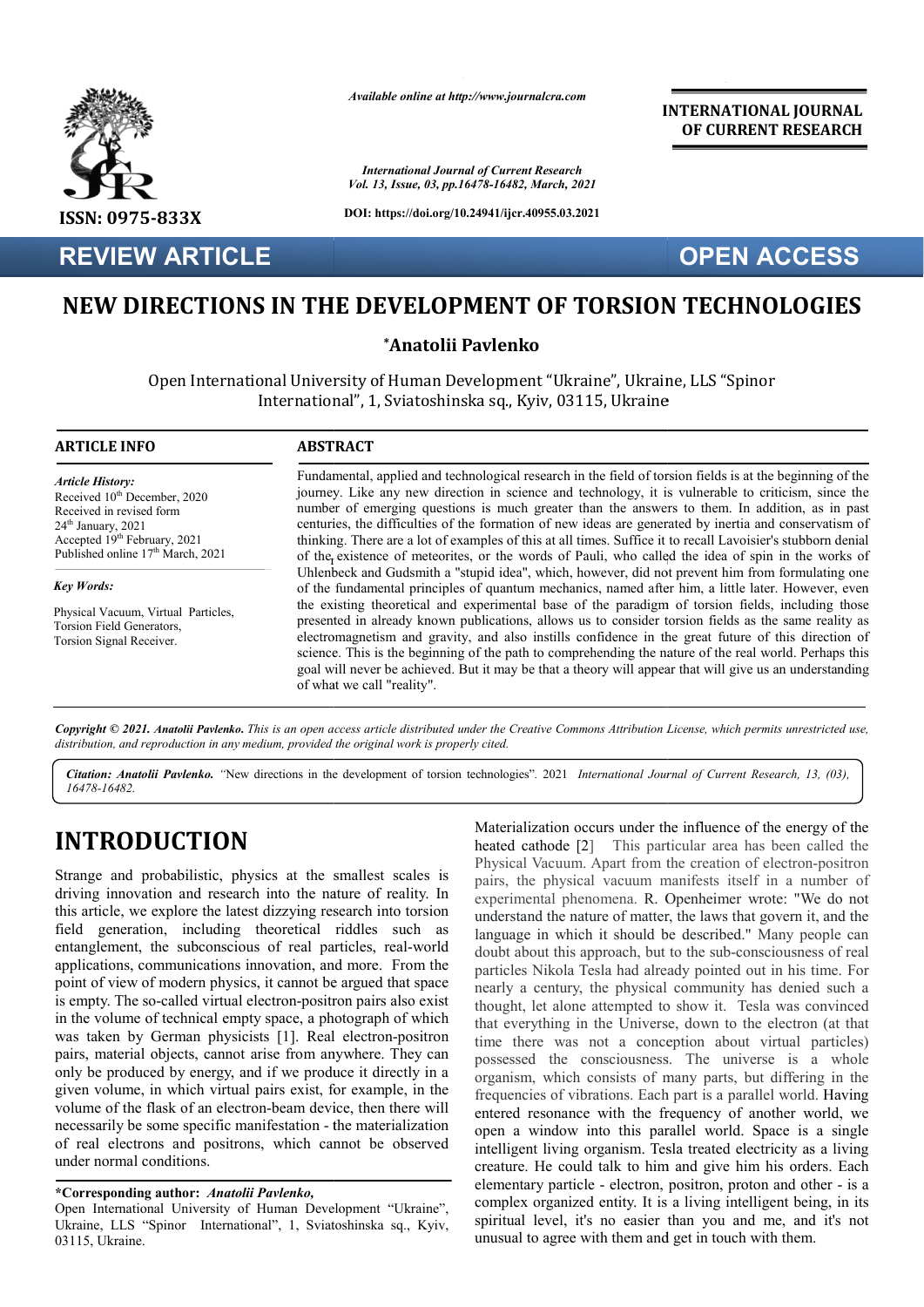I do not adhere to such views alone. There are a lot of people and theorists, and basically - practitioners who face such things and are reconsidering their worldview. " Today it is established that elementary particles can obey the mental effects and directions of a person, and this does not fit into the known physical laws, but is proved in a variety of experiments. Experiments were conducted in which the laser beam deflected the thought action, the water changed its properties at a distance of thousands of kilometers, the plane of polarization of the light rays changed, etc. The phenomenon was called "weak mental impact". People who are far away from the laboratory act mentally on how electrons behave when they pass through a diffraction grating, etc. All this is documented and completely beyond any theoretical description  $\lceil 3, 4 \rceil$ . Tesla wrote that the main purpose of his life was to point out phenomena and disseminate ideas, which can be the starting points for new research.

There is no person since Tesla's death to successfully build a real description of processes in a Physical Vacuum (PV) , taking into account the subconscious of elementary particles. Feynman says; "I think I can responsibly declare that no one understands quantum mechanics. If possible, stop asking yourself "How is this possible?" - R.S. Nakhamson agreed with the opinion of N. Tesla [5**] t**hat all matter, including "living", its elementary particles really have consciousness and it plays a decisive role in physical processes This assumption, which has a long tradition, since the time of Nikola Tesla, allows us to naturally explain the seeming "nonlocality" and other paradoxes of the quantum world. Elementary particles do have consciousness. We emphasize that the setting of such "information experiments" with virtual particles is different from everything that has been done so far in physics.

No one has given specific examples so far. We list some of them: the harmonization of the physical vacuum (PV) using a mechanical connection of conductive or non-conductive material regions with virtual electrons and virtual positrons, for example, "minus" and "plus" nodes of geopathogenic zones of the Earth, a similar result gives a connection of the poles of the magnet, and it is typical that in the daytime, the north magnetic pole has a right torsion field, and at night it has a left. Magnesium, unlike other proven metals, has a right torsion field during the day. If we put a magnesium plate on the end of a vertically standing tube of small diameter, which generates a left torsion field from the end in the afternoon, then the PV harmony mode is established in an enclosed space. At night, everything will be the other way around, but the state of harmonization of the Physical vacuum is maintained. Similar phenomena are observed in wildlife: a cactus generates a right torsion field during the day, and a left one at night, similar to a magnet. There are many such examples. I am sure that it is the consciousness of virtual particles that plays the main role in the operation of the devices for the harmonization of the physical vacuum described in [1]. Particle behavior is purposeful, particles exchange information during interaction. With respect to a number of experiments, it became possible to put aside the phenomenological description and approach interpretations at the level of the process. In particular, it has become possible to determine in general a new approach to the interpretation of the experiments already performed and which lead to understanding of consciousness of the elementary particles. An emerging area of research is consistent with the primacy of consciousness hypothesis in terms of convergence of evidence

from different fields of knowledge, encompassing laboratory research using evidence-based environments and technologies. Our model is based on notion that consciousness is primary essence. There is a continuum of consciousness comprising everything, including the consciousness of virtual particles, as Nikola Tesla postulated [1]. "The nature of consciousness, however, continues to challenge all of science and in particular how something as "not material" as the mind couples to "material objects." To continue to insist that science has nothing to say about philosophical understandings or vice versa, is to deny our common notion of what it is to be a human" Dr. Menas Kafatos, Professor, Physics, Chapman University. In other words, in quantum field theory, fluctuations are interpreted as the creation and annihilation of virtual particles (that is, particles that are continuously generated and immediately destroyed), or virtual quanta of a given field. In a vacuum, different pairs of particleantiparticles are emerged and these pairs can be electrons, protons, neutrons, quarks and their antipodes etc. Virtual particles interact in the same manner as real ones. For example, a virtual photon is capable to generate a virtual electronpositron pair, similar to the production of a real photon of a real electron-positron pair. Electrons, for example, constantly emit and immediately absorb virtual photons. Details are given in [6].

Elementary particles, as mentioned earlier, have consciousness. Particle behavior is purposeful, particles exchange information during an interaction. They must have a correlated view of space and time. We can say that the civilization of particles goes a long way of its development. Two or more particles can share a common strategy while being entangled. Confused, they nevertheless always act in concert. How can you test the proposed hypothesis? There can be at least two possibilities here. The first is to determine, for example, in an apartment the left and right torsion nodes of the Earth's geopathic zones (GPZ). It is known that these sites contain virtual electrons and positrons. By connecting the left and right nodes of the GPZ with a wire or a simple rope, we establish the state of harmonization of the space in this room. This means that packets of ring waves from an electron and a positron are embedded in each other, and a true harmonization of such an electron-positron vacuum occurs, while there will be no effect of the GPZ on human health. The second possibility consists in influencing the particles of these GPZ nodes with information. If you place a photograph of it on any of the GPZs, then the state of harmonization will also be established in the room, i.e. there will be no impact of the GPZ on human health. We emphasize that the setting up of such "information" experiments with virtual particles differs from everything that has been done so far in physics. Something similar happened in the SETI program, in which experts developed "space" languages that could develop communication "from zero" to a high semantic level. Taking into account the fact that elementary particles have a consciousness, let us consider new generators of torsion fields and some features of their work.

### **Torsion field generators**

**Natural TP generators:** Natural generators of torsion fields (PGTP) include areas of the earth's surface, on which they can be detected by one or another method of detecting torsion fields. Geopathogenic zones of the Earth belong to PGTP and their nature is associated with the interaction of the flow of elementary particles generated by the Sun and the Earth's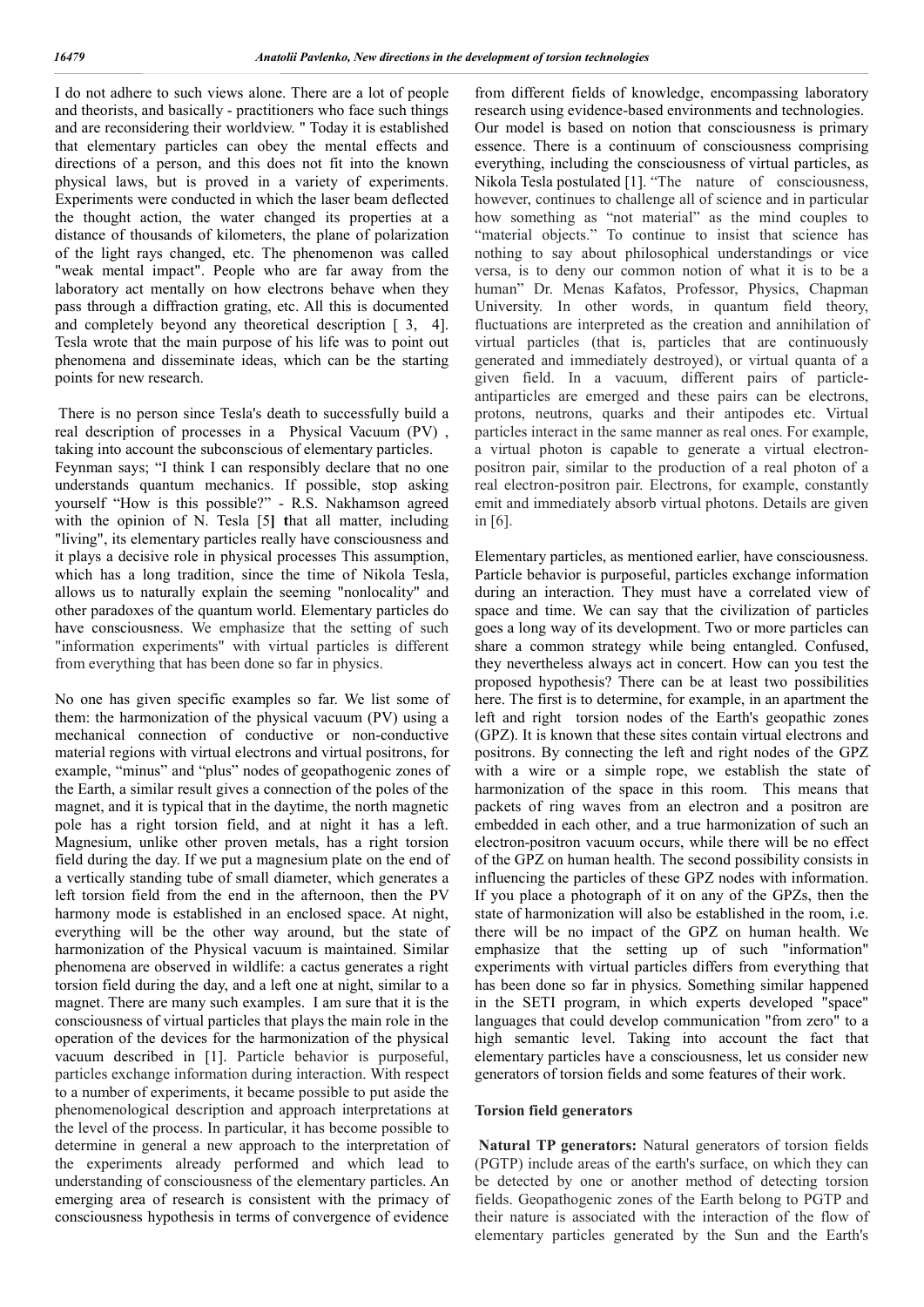magnetic field. There are areas of the earth's surface in the form of elevations, on which there are simultaneously zones with a left field, a right field and zones with a torsion pendulum, in which the oscillatory process of fields is carried out, i.e. the left margin changes to the right one with a transition through 0, and the process continues. Similar vibrations exist in a 99.999% pure aluminum disk. In fact, it is a "natural torsion pendulum", in a horizontal plane during the daytime, and in an upright position – over the night. On the surface of this pure aluminum, clusters can be clearly distinguished, differing in their surface color. Therefore, aluminum clusters should be considered, as well as individual atoms, in a single and inseparable equilibrium system of interactions of their internal and external fields with the surrounding fields of Physical Vacuum. Apparently, aluminum clusters as a whole can be in a state of rest and rotational motion, as well as in a state of polarization. Such clusters of matter also have new properties in comparison with the microcosm, etc. Aluminum clusters exhibit different properties and in relation to magnetism or the polarization of the near-Earth space. For example, the vertical arrangement of the mentioned aluminum disk leads to the termination of the generation of torsion fields, i.e. the cluster then goes into a state of rest. The horizontal positioning of the mentioned aluminum disk leads to the generation of torsion fields. A metal pipe located horizontally has a left torsion field at its ends, and there is a right torsion field in the middle.

Obviously, this behavior of the aluminum disk and aluminum tube is associated with the polarization of the near-Earth space. The Lorentz force will distribute the charges of the Earth, – under its effect, the positive charges are concentrated on the illuminated side of the Earth, and negative charges will be concentrated on the dark side of the Earth. In addition, it can be assumed that under the action of this force the electric charges can leave the Earth [7]. The electrical polarization of the Earth affects the processes that occur on earth's surface. This is very easy to check. If an aluminum disk standing vertically in the daytime and not generating torsion fields is connected to one of the terminals, for example, a battery, then the generation of torsion fields resumes. It means that it is a system demonstrating spatial-temporal self-organization – the transfer from the state of the left TF generation to the state of the right TF generation. It is important to note that torsion fields on the opposite planes of the horizontally oriented disk, are opposite, i.e., if there is the right field on one of the disk surface, then there will be the left field on the opposite side [10]. It is obvious that such interactions are associated with a change in the orientation of the disk and pipe in the Earth's magnetic field, and this change is recognized by virtual particles [4]. The nature of these phenomena has not yet been sufficiently studied.

**Electromagnetic Torsion field generators:** As noted earlier, the electromagnetic field generates a torsion field. It immediately follows from this that the bulk of the equipment used in electrical and radio technologies, as well as in radio electronics, is suitable for use as torsion generators. Highvoltage installations that create intense constant fields, such as radio equipment with large coils, traveling wave lamps, and magnetrons, must be especially effective. However, it is necessary to distinguish whether the generated torsion field is constant or variable, as well as the polarity of the torsion radiation for each case. In some cases, Tesla coils prove to be a more suitable source of torsion field.

Let us recall that Tesla himself also claimed that his coils emit something other than electrical energy. This short list serves as an illustration of which torsion generators are and how widely they are currently in use. They are characterized by stepless torsion frequency control, different modulation levels, generation of left and right-handed fields, continuous power output control, etc. A variety of rotating objects are used in generators of various types - electron beams, plasma, massless fields, etc.



**Photo 1. Internal contents of some torsion generators**

Photo 1 shows one of the many generators of torsion fields developed by A. Akimov. The effect of generators of torsion fields on various substances and processes is found. Most of the torsion generators were produced at Vent, and then produced by other organizations. Such a generator allowed the possibility of external electronic control to smoothly regulate the intensity of the output signal, to tune the carrier frequency, to work with any type of modulation. It was technically implemented in the following way. The standard radio equipment generates a carrier frequency with the required modulation. This signal was fed to a torsion generator (photo 1), in which the radio signal was converted into a torsion signal. The next experiment was carried out in 1986 (Fig. 2). The torsion beam transmitter was located on the ground floor of the building, and the torsion beam receiver was located at a distance of 22 km. Thus, the torsion signal from the transmitter to the receiver could only propagate in a straight line through the terrain and reinforced concrete walls of all buildings in the signal path. Torsion transmitter designed by A.A. Deev was used at the transmitting end of the torsion communication channel. A bioelectronic system was used as a torsion receiver. This work was based on the property of tissue cells to change the conductivity of membranes under the action of a torsion field. This property was implicitly established by V.A. Sokolova in 1982 [11**].** Possibility of long-distance effects of the torsion field on tissue conductivity following the works of V.А. Sokolova was confirmed at the beginning of 1986 in works carried out under the leadership of I.V. Meshcheryakov [12].

**Natural electromagnetic-free torsion field generators:**  There are generators of static torsion fields based on the use of geometric and topological forms, they form a special class of generators. These include pyramids, cones, truncated cones, cylinders. It turned out that there are materials in which oscillations of spin polarization arise spontaneously and are constantly maintained. It has been experimentally established [4] that an aluminum disk with a high degree of purification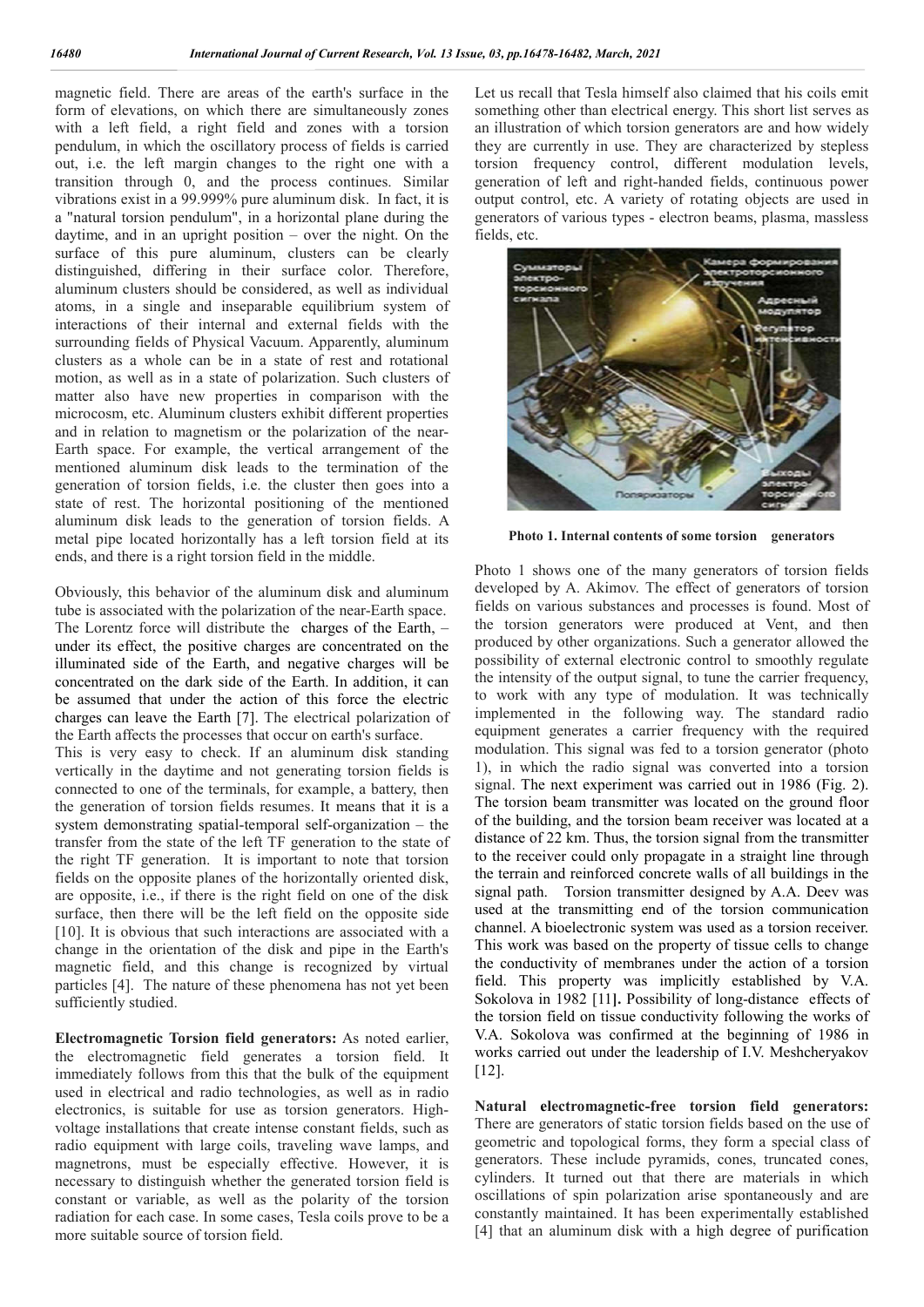(99.999%) generates an alternating torsion field (TP) with a period of approximately 40 seconds, and the period of variable TP depends on the time of day. That is, it is a system that demonstrates spatio-temporal self-organization - a transition from the state of generation of the left TP to the state of generation of the right TP. It is important to note that torsion fields on the opposite planes of the horizontally oriented disk, are opposite, ie, if there is the right field on one of the disk surface, then there will be the left field on the opposite side [6]. It means that it is a system demonstrating spatial-temporal selforganization - the transfer from the state of the left TF generation to the state of the right TF generation.

And the fact of stopping TP generation by a disk seems absolutely fantastic if the disk itself is combined with its photograph. It is clear that this interaction is also torsional, associated with an entangled state. Let's consider this phenomenon in more detail. The advantage of the electron spin is that it reacts very quickly to small magnetic fields. that is, the Earth's magnetic field also affects the disc generation mode. It is known that the Earth is a natural permanent magnet around which there is a magnetic field. The characteristic of the Earth's magnetic field, like any magnetic field, is its intensity F or its components. To decompose the vector F into components, a rectangular coordinate system is usually taken, in which the x-axis is oriented in the direction of the geographic meridian, y - in the parallel direction, while the xaxis is considered positive to the north, and the y-axis to the east. The z-axis in this case will be directed from top to bottom towards the center of the Earth. It is the interaction of the electron spins of the aluminum disk with the component of the Earth's magnetic field directed to the center of the Earth and generating the torsion field that presumably leads to the termination of the generation of torsion fields by the disk. The physical nature of this phenomenon is subject to careful study. However, it is clear that all energetic interactions take place in the etheric medium (Physical Vacuum) and this medium is responsible for all kinds of interactions. [7] Peculiar features of torsion field's properties define a significant efficiency of torsion technologies and simplicity of physical and technical methods, which implement these technologies. I will only outline their basic properties.

**Electromagnetic-free torsion field generators:** Let's consider two simplest generators of torsion fields. Such generators will be used in an increasing number of applications, such as in the development of torsion communication, but the key theoretical questions about how it works remain unanswered. An approach based on the physics of consciousness of virtual particles can help bridge this gap. An L-C circuit (Fig. 2), also called a resonant circuit, or tuned circuit, is an electric circuit consisting of an inductor, represented by the letter L, and a capacitor, represented by the letter C, connected together. Oscillatory processes occurring in such a circuit are well studied if the capacity C was initially charged. However, it was found that in such a chain harmonic oscillations of virtual particles spontaneously arise. These fluctuations can be detected using the VEGA-12 device manufactured by Spinor International, or by dowsing. It means that the L-C system also demonstrates spatial - temporal self-organization - the transition from the state of generation of the left TF to the state of generation of the right TF. The surprise is that harmonic oscillations are amplified in amplitude if the coil leads are short-circuited. There are some features in the work of such a coil.



If the spool stand upright, the oscillations disappear. But if a standing vertically to bring the magnet coil, the oscillations are renewed, while the horizontal arrangement of the coils in the presence of vibrations cease magnet near it. The explanation for these phenomena is given above when describing the operation of an aluminum disc. The scheme provided in Figure 3, also generates a torsion fields. In Fig. 3 numeral 1 denotes a conventional mirrors, numeral 2 denote dielectric cylinders, connecting and the non-mirror surface of the mirror adjacent mirrors, numeral 3 denotes capacity C. The torsion generator using mirrors generates torsion field being in vertical position while the L-C oscillator generates being in horizontal position in the daytime . A characteristic feature of these generators is that they quickly enter the synchronous mode of operation.



To put it simply, the task was to check the simultaneous operation of several generators of torsion fields with different frequencies. It turned out that the generators are phase-locked, i.e. the spins of all generators are transformed into an entangled state and the dominant frequency is the lowest frequency of one of the generators. Statistical observations have shown that in this case the spins are not free, but correlated with each other. Such experiments are carried out almost continuously, more and more accurate and perfect - and the result is the same. For example, if several such generators work synchronously in the daytime and the L-C oscillator is placed vertically, that is, in such a way that the generation stops, then other generators also stop generating torsion fields. These and other phenomena require careful study to understand the nature of the interaction of torsion fields in nature. This happens, in our opinion, because elementary particles have consciousness. Particle behavior is purposeful, particles exchange information during interaction. They have correlated idea of space and time and is easy to enter the synchronous generating mode. Our results motivate the widespread use of torsion field generation methods in future research and development of torsion communication. During the research, new phenomena were discovered. It turned out that if a permanent magnet stays in an alternating torsion field for a long time - in the field of a torsion pendulum - then its torsion fields disappear, although the magnet itself attracts iron objects. However, if a normal magnet with its corresponding torsion fields is placed in a torsion screen (it can be a material with a pronounced orthogonal structure or ordinary foam rubber) and then this magnet is placed on another magnet that